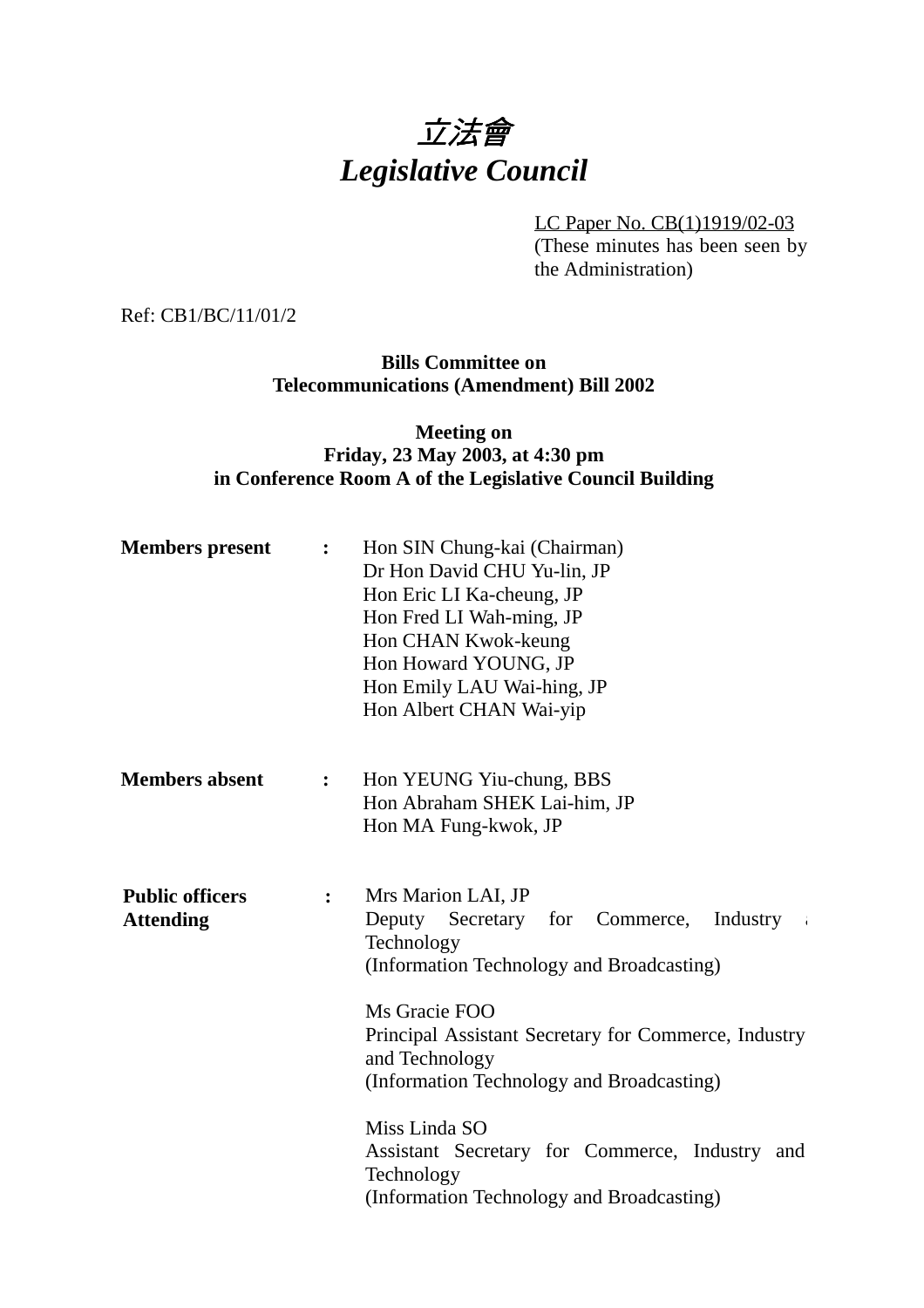|                                | Mr M H AU, JP                                                          |
|--------------------------------|------------------------------------------------------------------------|
|                                | Deputy Director-General of Telecommunications                          |
|                                | Mr Edward WHITEHORN<br>Head, Competition Affairs Branch, Office of the |
|                                | <b>Telecommunications Authority</b>                                    |
|                                | Mr Michael LAM                                                         |
|                                | Senior Government Counsel, Department of Justice                       |
| <b>Clerk in attendance :</b>   | Miss Polly YEUNG                                                       |
|                                | Chief Assistant Secretary (1)3                                         |
| <b>Staff in attendance : :</b> | Miss Connie FUNG                                                       |
|                                | <b>Assistant Legal Adviser 3</b>                                       |
|                                | Ms Debbie YAU                                                          |
|                                | Senior Assistant Secretary (1)1                                        |

## **I Confirmation of minutes**

| LC Paper No. $CB(1)1729/02-03$ | - Minutes of $11th$ meeting on 12 |  |  |  |
|--------------------------------|-----------------------------------|--|--|--|
|                                | May 2003                          |  |  |  |

 $\overline{\phantom{a}}$ 

The minutes of the meeting held on 12 May 2003 were confirmed.

## **II Meeting with the Administration**

| LC Paper No. $CB(1)1715/02-03(01)$ | - Administration's reply to further<br>issues raised by the Bills<br>Committee on 12 May 2003                                                                                      |
|------------------------------------|------------------------------------------------------------------------------------------------------------------------------------------------------------------------------------|
| LC Paper No. $CB(1)1730/02-03(02)$ | - A full set of Committee Stage<br>Amendments provided by the<br>Administration                                                                                                    |
| LC Paper No. $CB(1)1730/02-03(03)$ | - Updated marked-up copy of the<br>Committee Stage Amendments<br>proposed by the Administration (as<br>at $17$ May $2003$ to the Bill<br>prepared by the Legal Service<br>Division |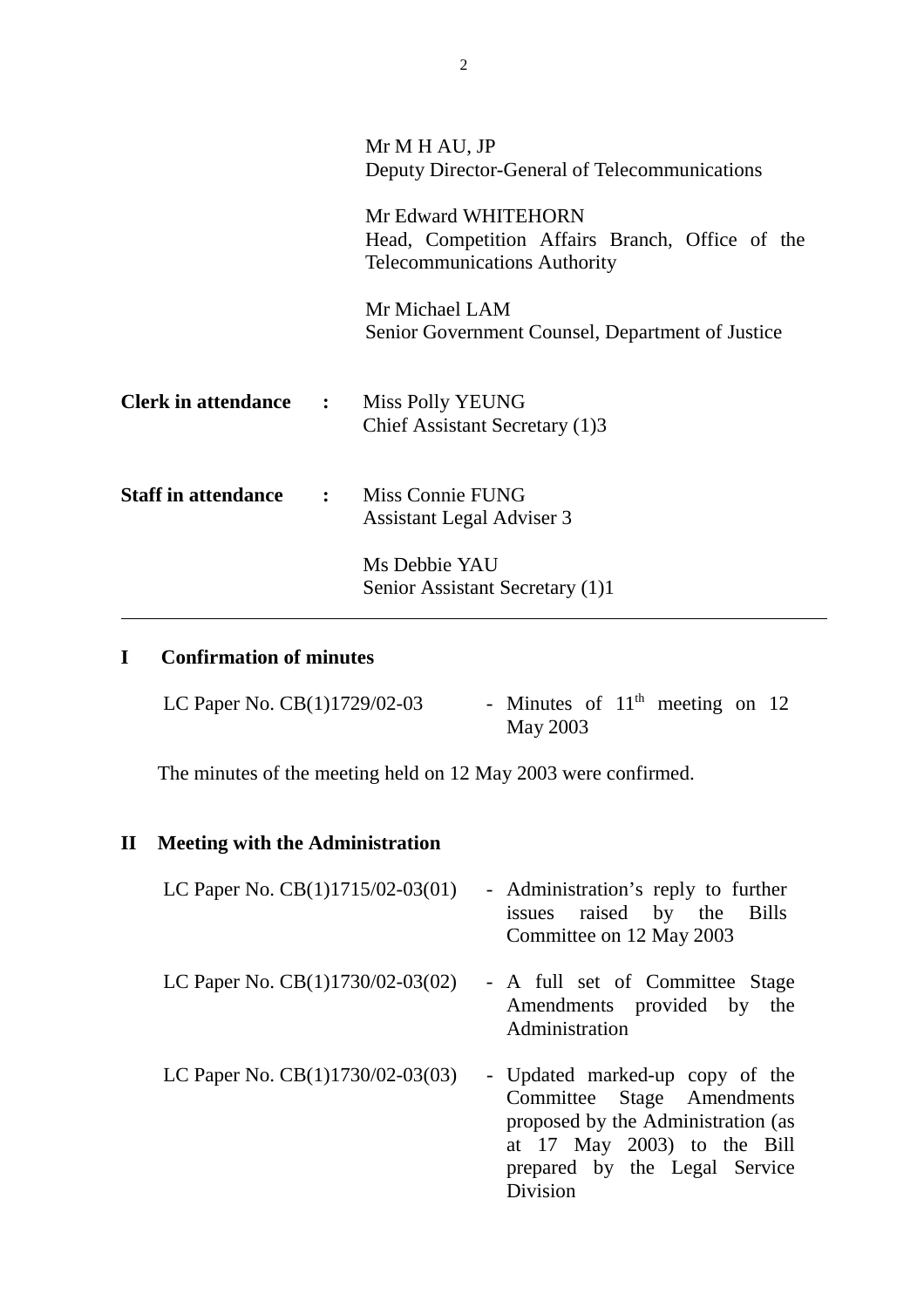| LC Paper No. $CB(1)1730/02-03(01)$ | - Joint submission<br>from<br>eight<br>telecommunications<br>operators<br>(English version only)                                                                                                                                                                                                       |
|------------------------------------|--------------------------------------------------------------------------------------------------------------------------------------------------------------------------------------------------------------------------------------------------------------------------------------------------------|
| LC Paper No. $CB(3)593/01-02$      | - The Bill                                                                                                                                                                                                                                                                                             |
| LC Paper No. $CB(1)2256/01-02(03)$ | - Marked-up copy of the Bill                                                                                                                                                                                                                                                                           |
| LC Paper No. $CB(1)1730/02-03(04)$ | - Checklist on issue which require<br>further consideration/follow-up<br>action (as at $20$ May $2003$ )                                                                                                                                                                                               |
| LC Paper No. $CB(1)1620/02-03(01)$ | - Administration's further proposed<br>Committee Stage Amendments and<br>other improvements                                                                                                                                                                                                            |
| LC Paper No. CB(1)1620/02-03(02)   | - Summary of deputations<br>on<br>Administration's<br>proposed<br>Committee Stage Amendments and<br>improvements<br>other<br>and<br>Administration's response on issues<br>not covered in the paper of<br>"Administration's<br>further<br><b>Committee Stage Amendments and</b><br>other improvements" |

2. The Bills Committee deliberated (Index of proceedings attached at **Appendix**)

Issues which required follow-up actions/consideration by the Administration

3. At the request of the Bills Committee, the Administration agreed to provide a written response to the joint submission from eight telecommunications operators  $(LC$  Paper no.  $CB(1)1730/02-03(01))$ , further to the verbal response at the meeting.

4. At the Chairman's request, the Administration confirmed that prior to making the Commencement Notice, the Administration would consult the industry after the enactment of the Bill on the "Guidelines on the Competition Analysis of Mergers and Acquisitions in Telecommunications Markets" (M&A Guidelines). At the Chairman's request, the Administration would also provide the draft M&A Guidelines (after consultation) to the Panel on Information Technology and Broadcasting for consideration before they were issued. Given that the Commencement Notice was subsidiary legislation subject to negative vetting by the Legislative Council, the Bills Committee agreed that if necessary, a Subcommittee might be formed to enable members to scrutinize the M&A Guidelines before allowing clauses 3, 4, 5, 6 and 7 to be brought into operation.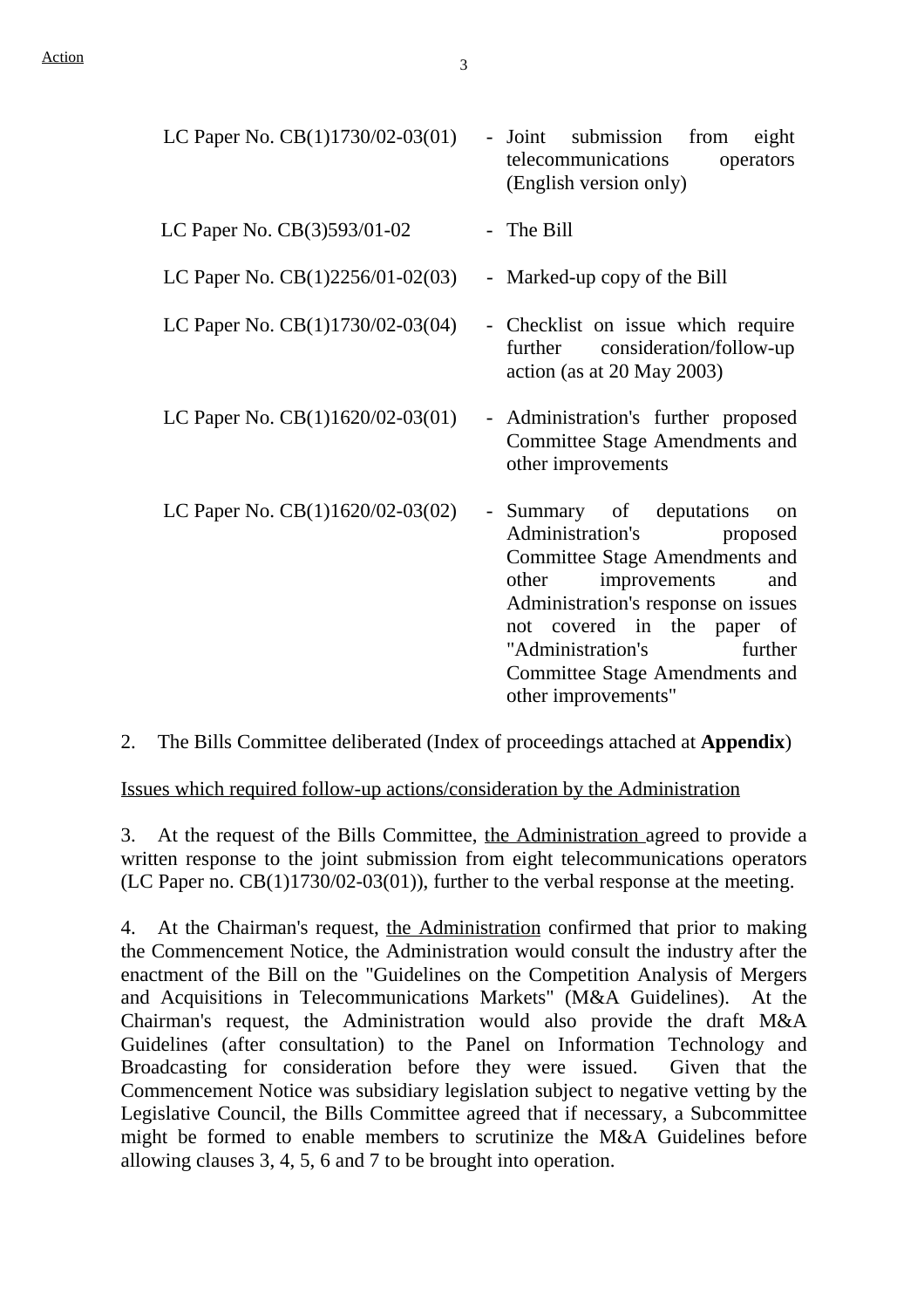5. The Bills Committee had completed scrutiny of the Bill and would report to the House Committee on 6 June 2003. Members noted that the Administration intended to resume the Second Reading debate on the Bill on 18 June 2003.

#### **III Any other business**

6. There being no other business, the meeting ended at 5:05 pm.

Council Business Division 1 Legislative Council Secretariat 12 June 2003